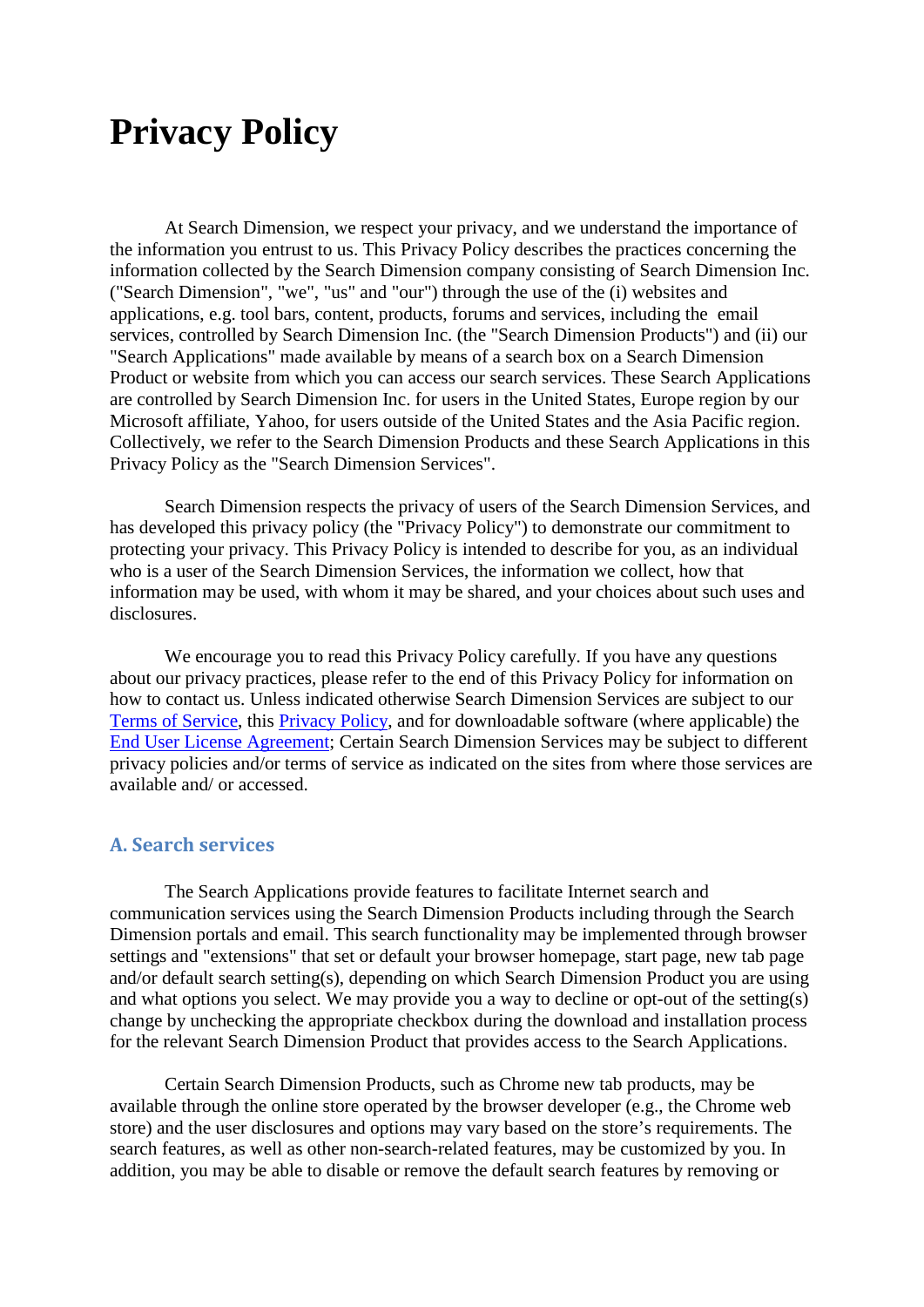disabling the applicable files you downloaded from the Search Dimension Products, or changing your default search within your browser, depending on your browser, browser version, and tools and features provided in your respective browser. Click here to contact us [for support.](mailto:searchdimension@gmail.com)

In some Search Dimension Products the Search Applications are provided by Yahoo under the Yahoo brand in which case the relevant Yahoo Privacy Policy applies, available [here.](https://policies.yahoo.com/us/en/yahoo/privacy/index.htm)

In some Search Dimension Products the Search Applications are provided by BING under the Microsoft brand in which case the relevant Microsoft Privacy Policy applies, available [here.](https://privacy.microsoft.com/en-us/privacystatement/)

In some Search Dimension Products the Search Applications are provided by Google under the Google brand in which case the relevant Google Privacy Policy applies, available [here.](https://www.google.com/policies/privacy/)

In some Search Dimension Products the Search Applications are provided by Aztec Media Inc., Post Office Box 51968, Limassol, Cyprus. in which case the relevant Privacy Policy applies, available [here.](http://www.blpsearch.com/privacy/)

## **B. Information we collect**

We may collect information from you that may identify you, such as your name, address, email address, and telephone number and anonymous Information, such as the number of your page views, link clicks, and login times. Your information may be kept in an identifiable format, or in an aggregate format which means that you cannot reasonably be identified from it.

# **C. How we collect information**

We use various technologies to collect information from your device and about your activities on the Search Dimension Services:

1. Information You Provide To Us. We may collect and store any information you provide when using the Search Dimension Services (e.g. when registering on the Search Dimension website) or that you provide in some other manner. This information may include your name, email address, telephone number, username and password or information provided when you log-in to the Search Dimension Services via Facebook or any other social media site (you should review the privacy policy of Facebook or any other social media site through which you choose to log into certain Search Dimension Services). We also collect and store information and other content you post to the Search Dimension Services, where such features are made available. When we provide you with an email inbox as part of an Search Dimension Product, we may monitor and collect the contents of such emails in the course of normal maintenance of the relevant Search Dimension Product and its systems. Further, in order to permit us to protect the quality of our products and services, we may to the extent permitted by applicable law access your account and records on a case by case basis to investigate complaints or other allegations.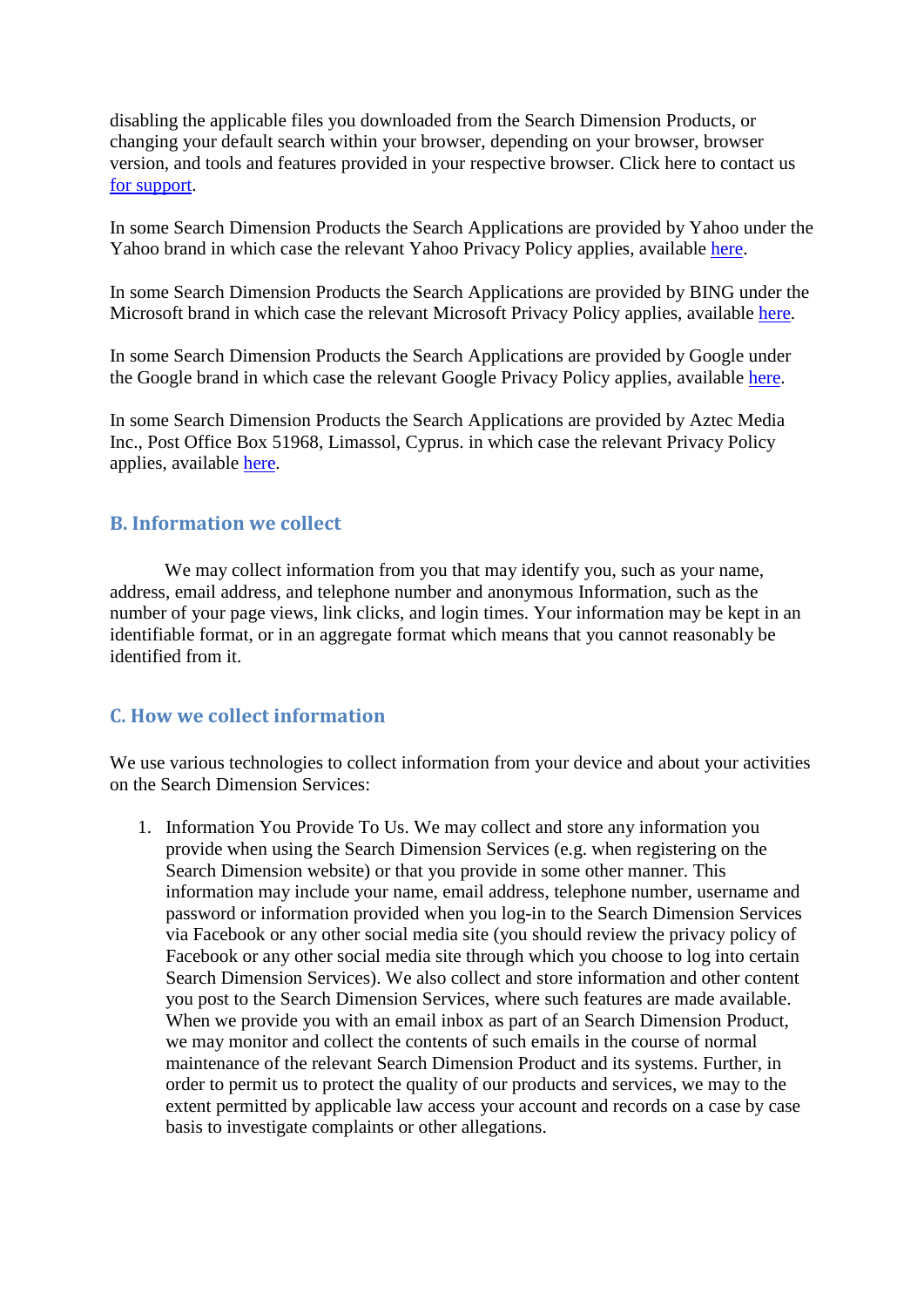- 2. Automatically Captured Information. We automatically collect information from your computer and/or device when you use the Search Dimension Services. This information may include your IP address, your browser type and language and other browser-related information, a time-stamp, the keyword query, search query text, search results clicked, pages viewed, search history, the content of any of our undeleted cookies, including a unique identifier (see [section D](https://searchdimension.com/privacy_policy/#cookies) on "Cookies" below), software installed upon and/or devices connected to your computer and/or device, and the referring website address.
- 3. Other Technologies. We may use standard Internet technology, such as web beacons, cookies and other similar technologies, to track your use of the Search Dimension Services (see our cookies policy). Web beacons are small pieces of data that are embedded in images on the pages of sites. The information we obtain in this manner enables us to customize the services we offer as part of the Search Dimension Services for our users.
- 4. Information Collected By Third-Parties And Behavioral Advertising.

On The Search Dimension Services: We may allow third-parties, including our authorized service providers, advertising companies, and ad networks, to display advertisements or place ad tags or beacons on or via Search Dimension Services. These companies may use tracking technologies, such as cookies, to collect information about users who view or interact with their advertisements. (To learn more about cookies generally, please go to European [Cookies policy.](http://ec.europa.eu/ipg/basics/legal/cookies/index_en.htm) This information allows them to deliver targeted advertisements and evaluate its effectiveness. We may also use information collected by these third-parties to better understand our own users, their interests, how they use our products, improve and customize our products, and to deliver ads targeted to you (either on our Search Dimension Services or on other websites whether or not owned and operated by us). Please note, some of these third-party advertising companies may be members of the Network Advertising Initiative, or the Digital Advertising Alliance, each of which offers a single location to opt out of ad targeting from member companies. For more information about limiting third-party advertising cookies, please visit the following links: [aboutads.info,](http://www.aboutads.info/) [youronlinechoices.com,](http://www.youronlinechoices.com/) or [networkadvertising.org.](http://www.networkadvertising.org/)

On Third Party Sites, Services And Applications. Search Dimension and its affiliates work with various companies, such as advertisers, ad networks and data management platforms, that may help us and other companies to tailor online ads, including through behavioral advertising designed to target users' interests and deliver more relevant advertising. To provide such ads, these third parties may collect and/or we may disclose to these third parties a unique ID that may be associated with your device's platform or a device/internet browser combination, or they may tell us based on their own data, if that unique ID is associated with a particular segment (such as a reality show watcher falling within a certain demographic (e.g. female aged  $30 - 40$ )).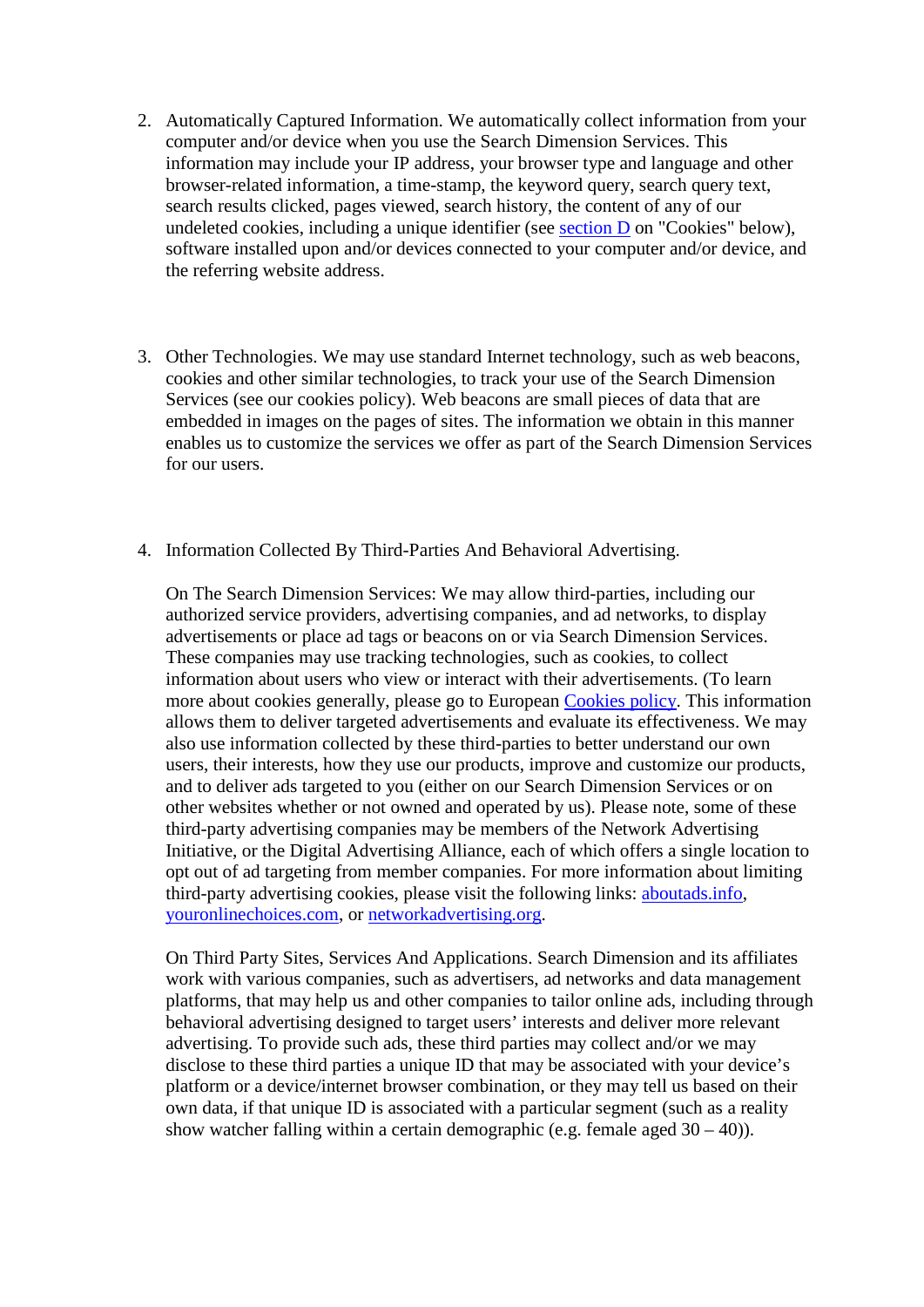We or these third parties may collect the following information (and similar information):

- o Demographic data collected on Search Dimension Services (e.g., age, zip or postal code, gender) and geographic location derived from your IP address on your visits to, and collected on, the Search Dimension Services and nonaffiliated websites and applications;
- o Data about your use of or visits to the Search Dimension Services and nonaffiliated websites and applications;
- o Data on your interaction with the advertisement displayed on third party websites and applications; and
- o Interest and usage data (such as the pages you view and links you click on) acquired from other companies.
- o We may disclose any or all of the collected information to third parties.

We or these third parties may use the collected information to provide advertisements of interest to you on certain Search Dimension Services and non-affiliated websites and applications and for other purposes described in this privacy policy (such as to improve or customize our products). If you tell us not to send you these types of ads by opting out (as described [below\)](https://searchdimension.com/privacy_policy/#cookies), you may still see our ads on other companies' websites, but they will not be specifically tailored to you based on your activity on our Search Dimension Services.

To learn about – and if you would like to, opt-out of targeted advertising from - various types of ad networks that we may work with, and who are involved in serving online behavioral advertising, please go to www.aboutads.info/choices, www.networkadvertising.org and/or www.youronlinechoices.com and opt-out of online behavioral advertising.

- 5. Please note that you cannot opt-out of ads on mobile apps via the site listed above. However, your mobile devices may offer settings that enable users to limit how mobile device ad tracking occurs, using unique device identifiers such as the Apple IDFA and Google Android Advertising ID. Some information about those settings may be reviewed for Apple [here](http://support.apple.com/kb/HT4228) and for Android [here.](https://support.google.com/ads/answer/2662922?hl=en)
- 6. Do not track signals. Search Dimension Services systems are not configured to respond to Web browser "do not track" signals or other mechanisms that provide consumers the ability to exercise choice regarding the collection of personally identifiable information about an individual consumer's online activities over time and across third-party Web sites or online services.

## **D. Cookies**

We use cookies and similar technologies (such as local stored objects) to collect and store information when you interact with the Search Dimension Services, such as when you use our web and search tools and extensions, view our emails or view our ads. We, and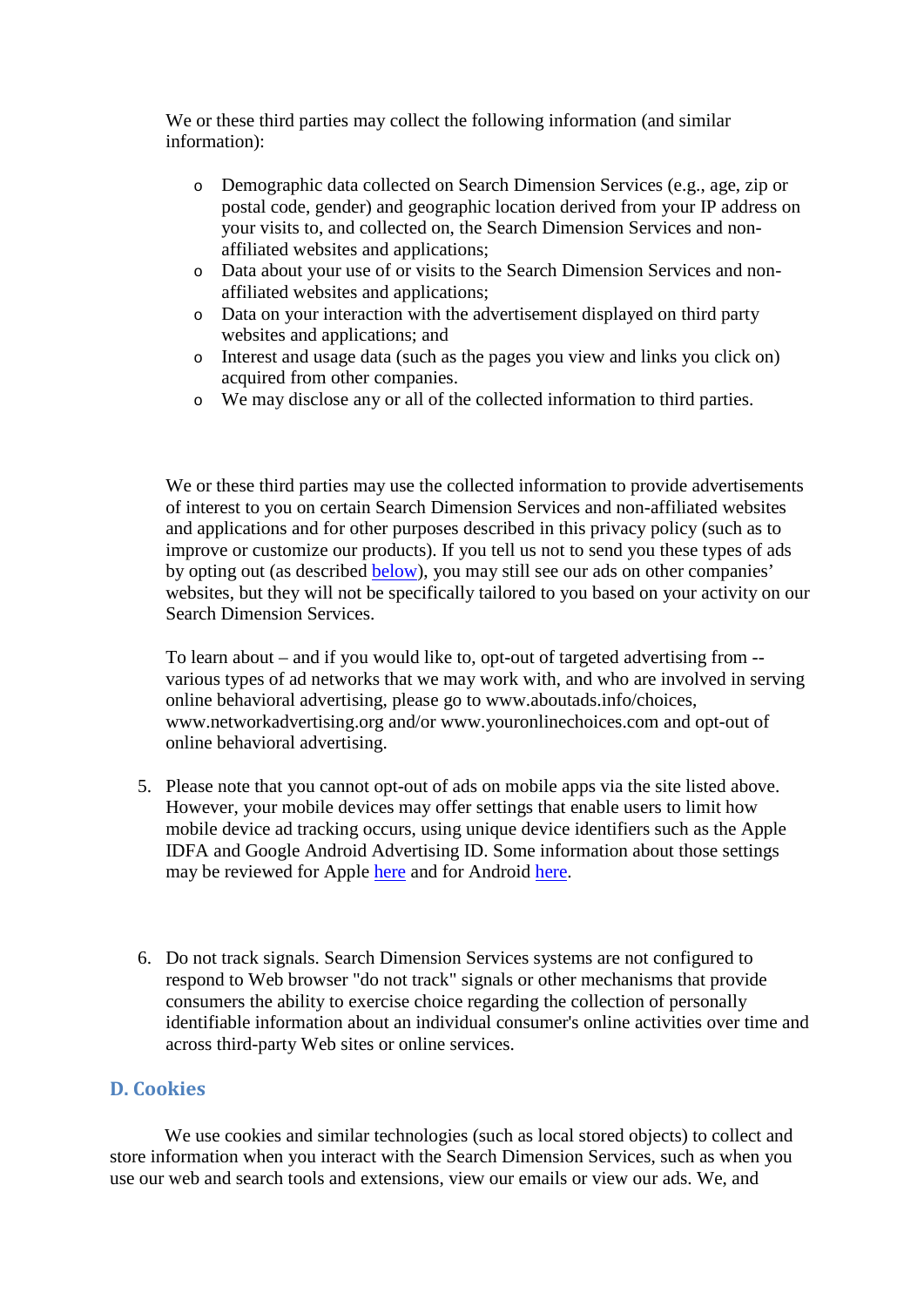certain third parties we work with e.g. ad networks and data management platforms, may also use these technologies to better target ads to you based on your online browsing activities. Please see European [Cookies Policy](http://ec.europa.eu/ipg/basics/legal/cookies/index_en.htm) for further information about our use of these technologies, and please see the above Section titled ["On Third Party Sites, Services and](https://searchdimension.com/privacy_policy/#tsa) [Applications"](https://searchdimension.com/privacy_policy/#tsa) to learn more about how we use information to (and work with others that use information to) provide behavioral targeted advertising.

Major browsers provide users with various options when it comes to cookies. Users can usually set their browsers to block all third-party cookies (which are those set by third-party companies collecting information on websites operated by other companies), block all cookies (including first-party cookies such as the ones Search Dimension uses to collect search activity information about its users), or block specific cookies. To modify your cookie settings, please refer to the following support pages for each browser you use to access the Website:

- Internet Explorer help: [http://windows.microsoft.com/en-gb/windows7/how-to](http://windows.microsoft.com/en-gb/windows7/how-to-manage-cookies-in-internet-explorer-9)[manage-cookies-in-internet-explorer-9](http://windows.microsoft.com/en-gb/windows7/how-to-manage-cookies-in-internet-explorer-9)
- Firefox help:<http://kb.mozillazine.org/Cookies#Firefox>
- Safari help:<http://support.apple.com/kb/PH5042>
- Chrome help:<https://support.google.com/chrome/answer/95647?hl=en>

# **E. How We Use The Information We Collect**

We may use information that we collect about you to:

- $\triangleright$  Deliver the products and services that you have requested;
- $\triangleright$  Respond to your queries with the best possible answers and search results;
- $\triangleright$  Provide you with customer support;
- $\triangleright$  Perform research and analysis about your use of, or interest in, our products, services, or content, or products, services or content offered by others;
- $\triangleright$  Communicate with you by e-mail, postal mail, telephone, display media and/or mobile devices about products or services that may be of interest to you either from us or other third parties;
- $\triangleright$  Enable us and our search and advertising partners to develop and display content and advertising tailored to your interests, when you use the Search Dimension Services, other websites and services, or mobile applications;
- $\triangleright$  Verify your eligibility and deliver prizes in connection with contests and sweepstakes;
- $\triangleright$  Enforce our terms and conditions;
- > Manage our business and protect the quality of the Search Dimension Services, which includes maintenance of the Search Dimension Services systems;
- $\triangleright$  Investigate complaints, abuse or other allegations; and
- $\triangleright$  Perform functions as otherwise described to you at the time of collection.

## **F. With Whom We Share Your Information**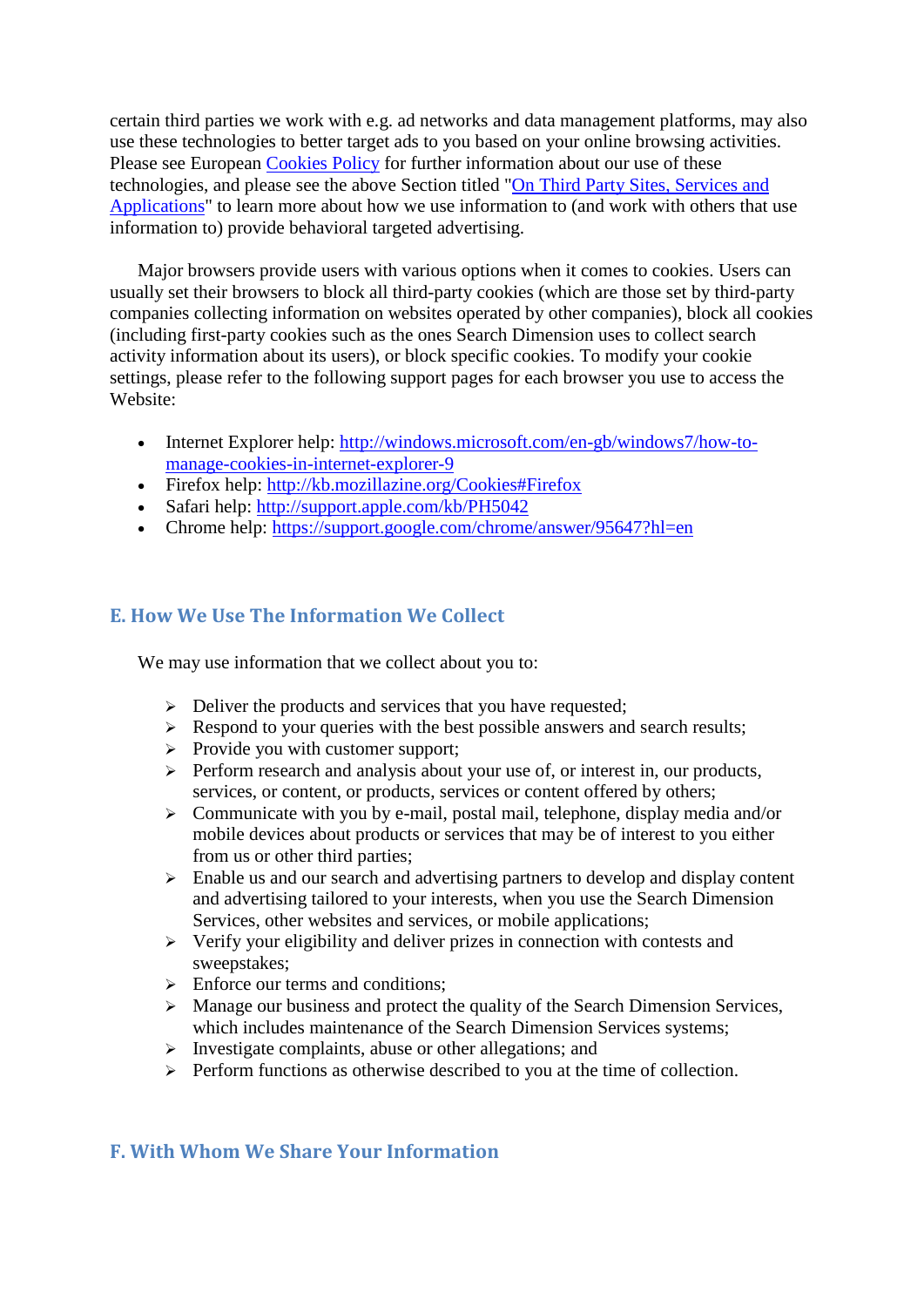We share your information with others as indicated below:

- 1. Authorized service providers: We may share your information with our authorized service providers that perform certain services on our behalf. These services may include providing customer service, technical and operational support, email services, and marketing assistance, performing business and sales analysis, billing and payment processing (if we ever accept payments from our users), supporting our Search Dimension Services functionality, and supporting contests, sweepstakes, surveys and other features offered through our Search Dimension Services, as well as when we have notified you, or you have requested, that we do so. These service providers may have access to information, which is needed to perform their functions.
- 2. Advertisers and Ad Networks: As described above under "Information Collected By Third Parties and Behavioral Advertising", third party advertisers and ad networks, data management platforms, and other third parties may collect information themselves from the Search Dimension Services and/or we may provide them with the information described above for purposes of delivering relevant ads.
- 3. Business partners: When you engage in promotions offered through the Search Dimension Services, we may share information with the businesses with which we partner to offer you those products, services, promotions, contests and/or sweepstakes. When you elect to engage in a particular merchant's offer or program, you authorize us to provide your email address and other information to that merchant.
- 4. Share with a friend/product specific features. We share information with your friends where you use the "share" on some of our Search Dimension Services.
- 5. Other Situations. We may disclose your information (i) in good faith compliance with a subpoena or similar investigative demand, a court order, or a request for cooperation from a law enforcement or other government agency, (ii) in connection with efforts to investigate, prevent, or take other action regarding illegal activity, suspected fraud or other wrongdoing; (iii) to protect and defend the rights, property or safety of our company, our users, our employees, or others; (iv) to comply with applicable law or cooperate with law enforcement; (v) to enforce our Search Dimension Services terms and conditions or other agreements or policies; and (vi) in connection with a substantial corporate transaction, such as the sale of our business or the Search Dimension Services (or a majority of the assets of either), a divestiture, merger, consolidation, or asset sale, or in the unlikely event of bankruptcy. In addition, we may share aggregated information we collect, under any of the above circumstances, with third parties, including advisors, advertisers and investors, for the purpose of conducting general business analysis.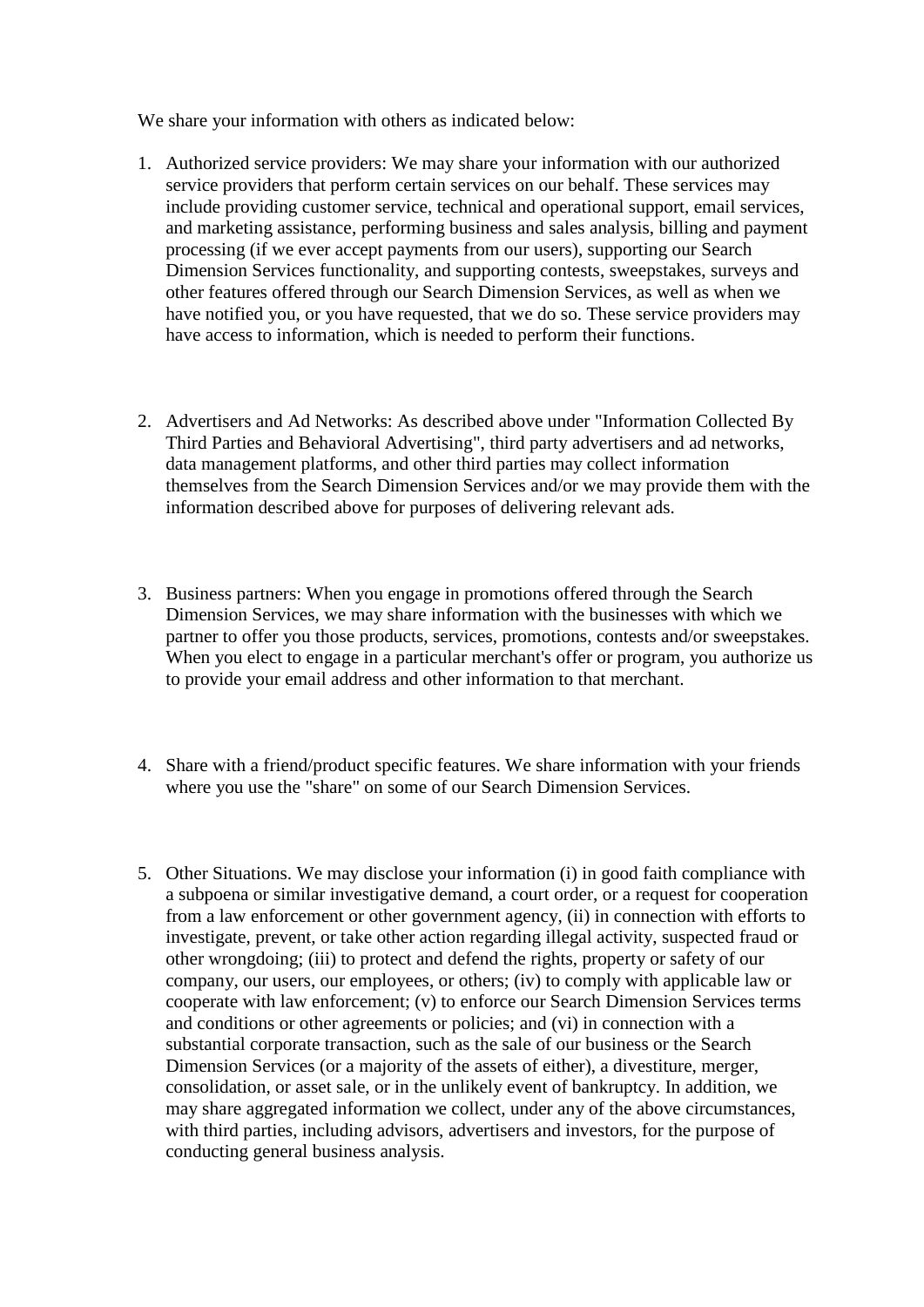# **G. Where Will We Store Your Information?**

Information we collect, or permit third parties such as advertising companies and advertising networks to collect using cookies, beacons, pixels and similar technology, may be transferred to, stored and processed outside your country of residence in any country or territory where one or more of our affiliated group companies, third party service providers or advertising companies or advertising networks are located or maintain facilities, including but not limited to the United States and Ireland.

While other territories may not have the same standards of data protection as those within your home country, we will continue to protect the information transferred in accordance with this Privacy Policy. By using the Search Dimension Services you consent to the transfer of your personal data as described in this Privacy Policy.

# **H. Third-Party Websites**

There may be places in the Search Dimension Services where you may click on a link to access other websites that do not operate under this Privacy Policy. For example, if you click on an advertisement, you may be taken to a website that we do not control. These thirdparty websites may independently solicit and collect information, from you and, in some instances, provide us with information about your activities on those websites. We recommend that you consult the privacy policy of all third-party websites you visit.

# **I. Your Choices About Collection And Use Of Your Information**

You may tell us not to share your information with third parties for direct marketing purposes by clicking on the following link and entering the email address associated with your account: [support@searchdimension.com.](mailto:support@searchdimension.com) Please note, if you do not allow us to collect information from you it may result in you being unable to use certain features of the Search Dimension Services; purchase products or services; participate in a contest, promotion, survey, or sweepstakes; ask a question; or initiate other transactions on our Search Dimension Services.

Please see European [Cookies Policy](http://ec.europa.eu/ipg/basics/legal/cookies/index_en.htm) for further information about our use of these technologies and how you can opt out of cookies.

# **J. How To Edit, Delete Or Access Your Information**

You may have the right to ask for a copy of certain information that we hold about you in our records, to correct any inaccuracies and to update any out-of-date information. If you wish to exercise any of these rights, or wish to object to our use of your information, please write to us at the address listed below.

Please note that in some countries we may be permitted to charge a fee specified by law for providing you with copies of information we may hold about you.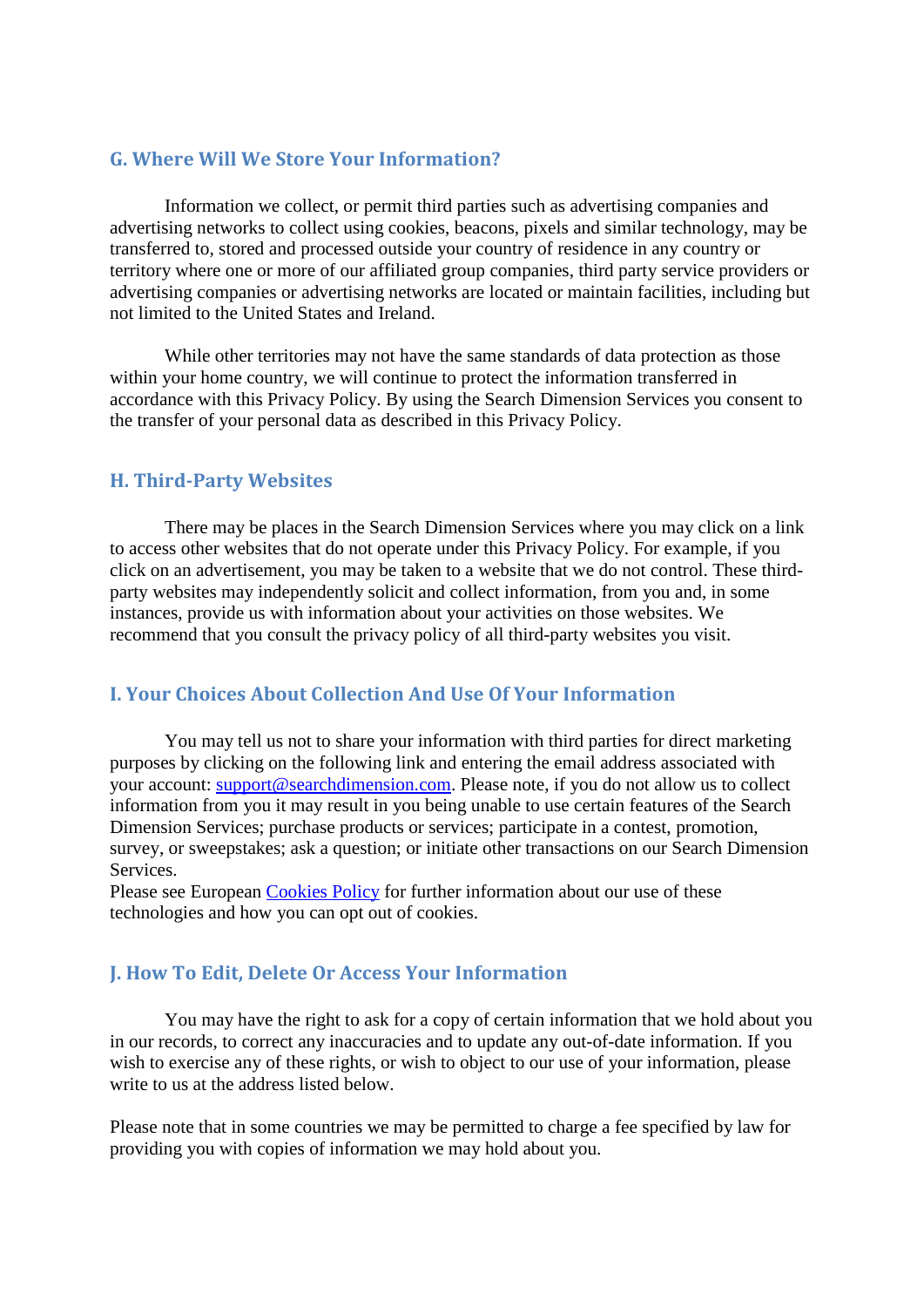#### **K. How We Protect Your Information**

The security and confidentiality of you information is very important to us, thus we take certain security measures (including physical, electronic and procedural measures) to help safeguard your information from unauthorized access and disclosure. Please know that, despite our best efforts, no security measures are perfect or impenetrable.

You are solely responsible for maintaining the confidentiality of any password you may use to access the Search Dimension Services, and agree not to transfer your user name or password, or lend or otherwise transfer your use of or access to the Search Dimension Services, to any third party. You are fully responsible for all activity that occurs in connection with your user name or password. You agree to immediately notify us of any unauthorized use of your user name or password or any other breach of security related to your account or the Search Dimension Services, and to ensure that you "log off"/exit from your account (if applicable) at the end of each session. We are not liable for any loss or damage arising from your failure to comply with any of the foregoing obligations.

# **L. Requests To Remove Search Results Pursuant To European Court Of Justice Ruling**

Following a recent ruling by the Court of Justice of the European Union (ECJ), users of our European web search and reference services who are EU residents may request that certain results do not appear following a web search for the user's name.

If you would like to request the removal of a search result generated using your name as the search term, please send your request in writing to us at the address below. To assist us in processing your request in timely manner, please make your request in English if you are able to do so. Your request should include any information relevant to your request, including: (i) your name, email and postal address; (ii) the URL (i.e., "web address") for each link that you are requesting to be removed; (iii) a brief explanation of why you believe such results should be removed; (iv) an explanation of whether or not you fulfil a role in public life; and (v) an explanation as to why the contents of the link you wish to have removed relate to you.

To help us prevent fraudulent removal requests, please also include a legible copy of a document that verifies your identity. You need not provide a government-issued document; a utility bill or similar mailing will suffice. You may also obscure parts of the document such as identifying numbers so long as the document continues to clearly identify you. If you are requesting the removal of search results that contain photographs of you, please ensure that the identifying document includes your photograph. If you are making the request on behalf of another person, please indicate your relationship to that person and provide evidence of your authority to make such request. All requests for removal will be reviewed legal and compliance team and we reserve the right, in compliance with applicable laws and considering the balance between the user's right to privacy and the public's interest in access to information, to accept or reject, or make further inquiries regarding, any requests.

#### **M. Children's Privacy**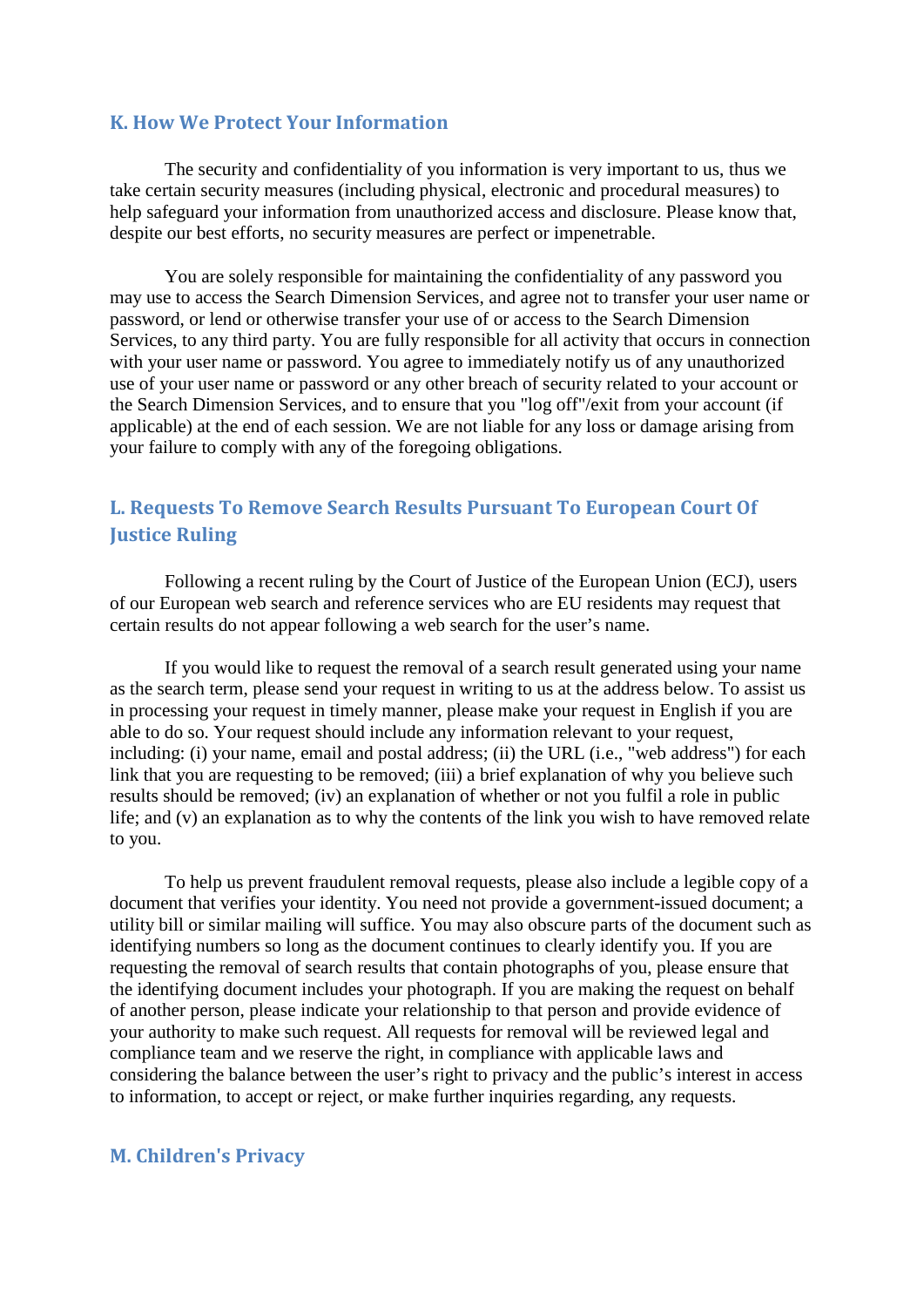Our Search Dimension Services are intended for general audiences over the age of 13 years old. We do not knowingly collect information from children under the age of 13 years old. If you are not over 13 years old, **DO NOT DOWNLOAD OR USE THE SEARCH DIMENSION SERVICES**.

#### **N. No Rights Of Third Parties**

This Privacy Policy does not create rights enforceable by third parties or require disclosure of any information relating to users of the Search Dimension Services.

# **O. Changes To This Privacy Policy**

We will occasionally update this Privacy Policy to reflect changes in our practices and services. When we post changes to this Privacy Policy, we will revise the "Last Updated" date at the top of this Privacy Policy. If we make any material changes in the way we collect, use, and/or share your information, we will notify you by posting notice of the changes on or through the applicable Search Dimension Services, or notifying you of these changes in another way reasonably calculated to provide notice. We recommend that you check this page, the help menu within an Search Dimension Product, or this url [http://searchdimension.com/,](http://searchdimension.com/) from time to time to inform yourself of any changes in this Privacy Policy or any of our other policies.

We may acquire or develop new Search Dimension Products and/or Search Dimension Services from time to time that require additional privacy disclosure. In such case, we will add these additional provisions in a product specific annex or section that will only apply to such new Search Dimension Product or Search Dimension Service and will not vary the terms of this Privacy Policy in relation to your use of existing Search Dimension Products and Search Dimension Services (and, as such, we will not be required to notify you of such additional terms unless you also use the new Search Dimension Products or Search Dimension Services).

#### **P. Your California Privacy Rights**

Under the California "Shine The Light" law, California residents may opt-out of the disclosure of information to third parties for direct marketing purposes (as those concepts are defined in that law) However, we do not currently engage in the type of sharing covered by that law.

## **Q. How To Contact Us**

If you have any questions about this Privacy Policy or our information-handling practices, or wish to review, amend or delete any information we are storing, please contact us by email or postal mail at:

Search Dimension Inc. RAK Investment Authority Building